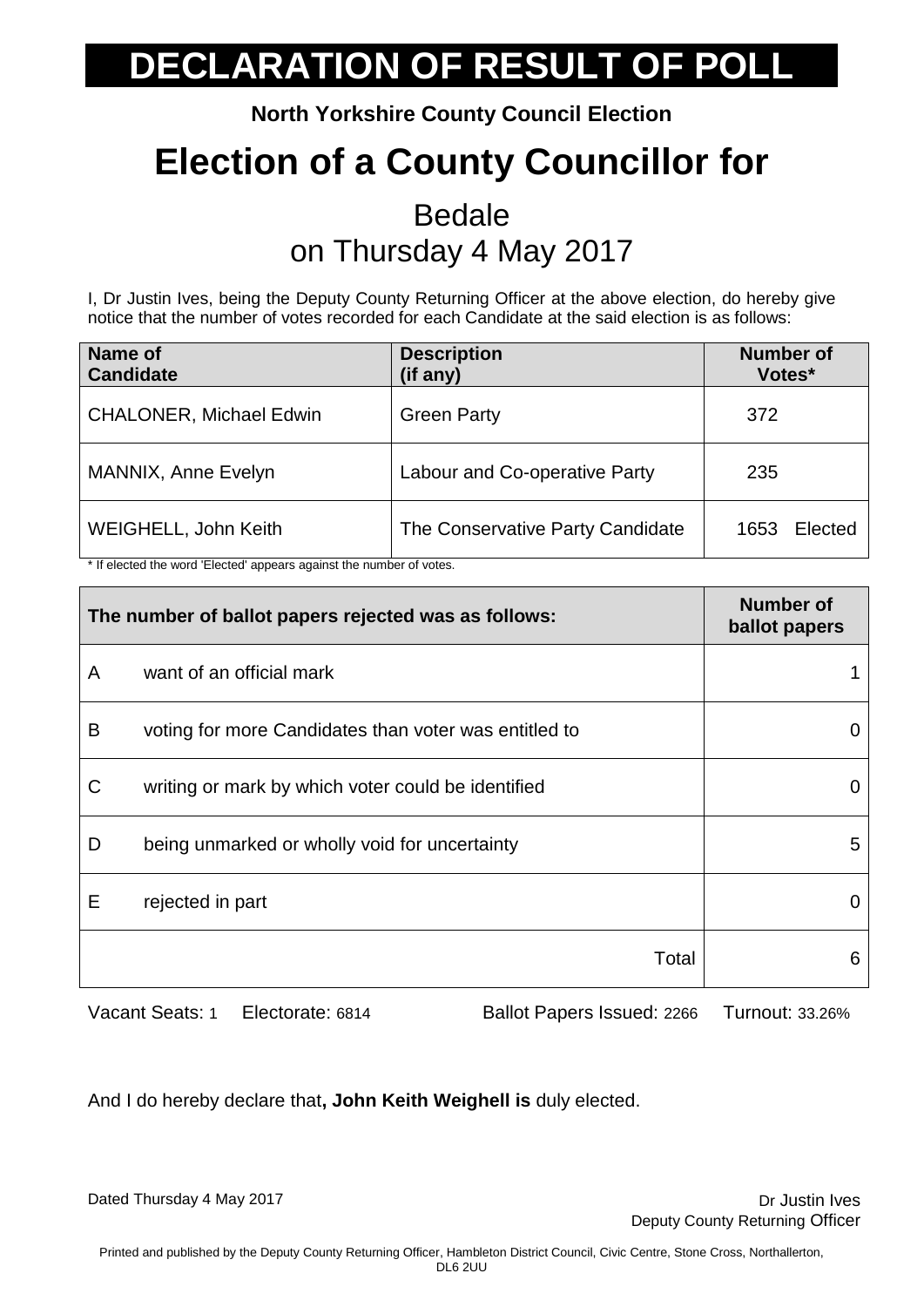**North Yorkshire County Council Election**

## **Election of a County Councillor for**

#### **Easingwold** on Thursday 4 May 2017

I, Dr Justin Ives, being the Deputy County Returning Officer at the above election, do hereby give notice that the number of votes recorded for each Candidate at the said election is as follows:

| Name of<br><b>Candidate</b> | <b>Description</b><br>(if any)   | <b>Number of</b><br>Votes* |
|-----------------------------|----------------------------------|----------------------------|
| LARDER, Richard John        |                                  | 665                        |
| <b>SOWRAY, Peter George</b> | The Conservative Party Candidate | Elected<br>1649            |

\* If elected the word 'Elected' appears against the number of votes.

| The number of ballot papers rejected was as follows: |                                                       | <b>Number of</b><br>ballot papers |
|------------------------------------------------------|-------------------------------------------------------|-----------------------------------|
| A                                                    | want of an official mark                              |                                   |
| B                                                    | voting for more Candidates than voter was entitled to |                                   |
| C                                                    | writing or mark by which voter could be identified    |                                   |
| D                                                    | being unmarked or wholly void for uncertainty         | 18                                |
| Е                                                    | rejected in part                                      |                                   |
|                                                      | Total                                                 | 22                                |

Vacant Seats: 1 Electorate: 7077 Ballot Papers Issued: 2336 Turnout: 33.01%

And I do hereby declare that**, Peter George Sowray is** duly elected.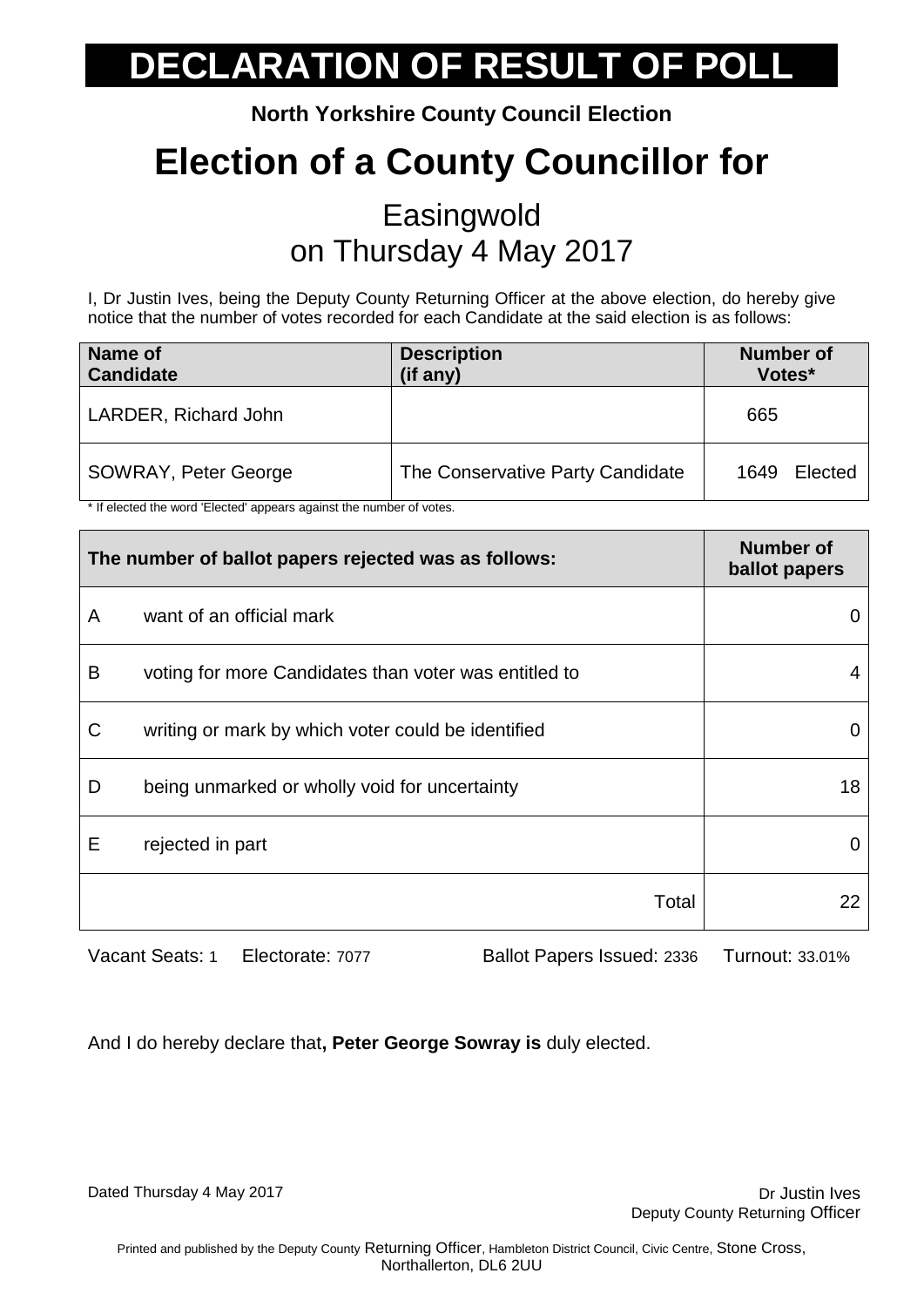**North Yorkshire County Council Election**

## **Election of a County Councillor for**

#### Great Ayton on Thursday 4 May 2017

I, Dr Justin Ives, being the Deputy County Returning Officer at the above election, do hereby give notice that the number of votes recorded for each Candidate at the said election is as follows:

| Name of<br><b>Candidate</b>                                                                                           | <b>Description</b><br>(if any)   | <b>Number of</b><br>Votes* |
|-----------------------------------------------------------------------------------------------------------------------|----------------------------------|----------------------------|
| JARVIS, Alison Jane                                                                                                   | Labour Party                     | 339                        |
| LAND, Nicholas Mark                                                                                                   | <b>Liberal Democrats</b>         | 281                        |
| MOORHOUSE, Heather                                                                                                    | The Conservative Party Candidate | Elected<br>1514            |
| PETERS, James<br>commonly known as PETERS, Jim<br>* If elected the word 'Elected' appears against the number of votes | <b>Green Party</b>               | 63                         |

\* If elected the word 'Elected' appears against the number of votes.

| The number of ballot papers rejected was as follows: |                                                       | <b>Number of</b><br>ballot papers |
|------------------------------------------------------|-------------------------------------------------------|-----------------------------------|
| A                                                    | want of an official mark                              |                                   |
| B                                                    | voting for more Candidates than voter was entitled to |                                   |
| C                                                    | writing or mark by which voter could be identified    |                                   |
| D                                                    | being unmarked or wholly void for uncertainty         |                                   |
| Е                                                    | rejected in part                                      |                                   |
|                                                      | Total                                                 | 3                                 |

Vacant Seats: 1 Electorate: 5397 Ballot Papers Issued: 2200 Turnout: 40.76%

And I do hereby declare that**, Heather Moorhouse is** duly elected.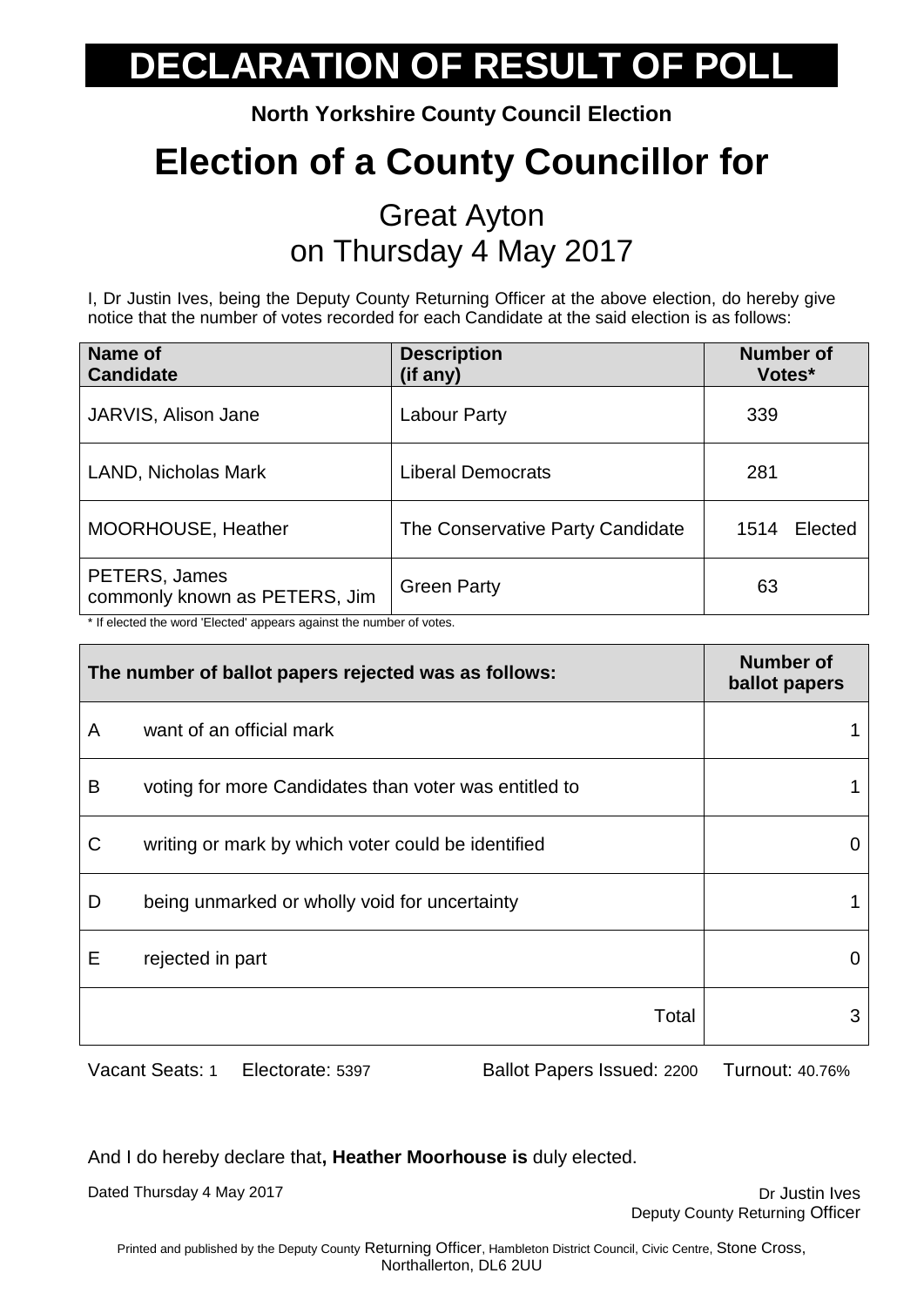**North Yorkshire County Council Election**

## **Election of a County Councillor for**

#### North Hambleton on Thursday 4 May 2017

I, Dr Justin Ives, being the Deputy County Returning Officer at the above election, do hereby give notice that the number of votes recorded for each Candidate at the said election is as follows:

| Name of<br><b>Candidate</b>                                     | <b>Description</b><br>(if any)   | <b>Number of</b><br>Votes* |
|-----------------------------------------------------------------|----------------------------------|----------------------------|
| HOLE, Roger                                                     | <b>Liberal Democrats</b>         | 314                        |
| HUGILL, John David<br>commonly known as HUGILL,<br><b>David</b> | The Conservative Party Candidate | Elected<br>1508            |
| <b>WALTER, Charmian</b>                                         | Labour Party                     | 243                        |
| YORKE, John                                                     | <b>Green Party</b>               | 127                        |

\* If elected the word 'Elected' appears against the number of votes.

| The number of ballot papers rejected was as follows: |                                                       | <b>Number of</b><br>ballot papers |
|------------------------------------------------------|-------------------------------------------------------|-----------------------------------|
| A                                                    | want of an official mark                              |                                   |
| B                                                    | voting for more Candidates than voter was entitled to | 0                                 |
| C                                                    | writing or mark by which voter could be identified    |                                   |
| D                                                    | being unmarked or wholly void for uncertainty         | 6                                 |
| Е                                                    | rejected in part                                      |                                   |
|                                                      | Total                                                 | 8                                 |

Vacant Seats: 1 Electorate: 5838 Ballot Papers Issued: 2200 Turnout: 37.68%

And I do hereby declare that**, John David Hugill is** duly elected.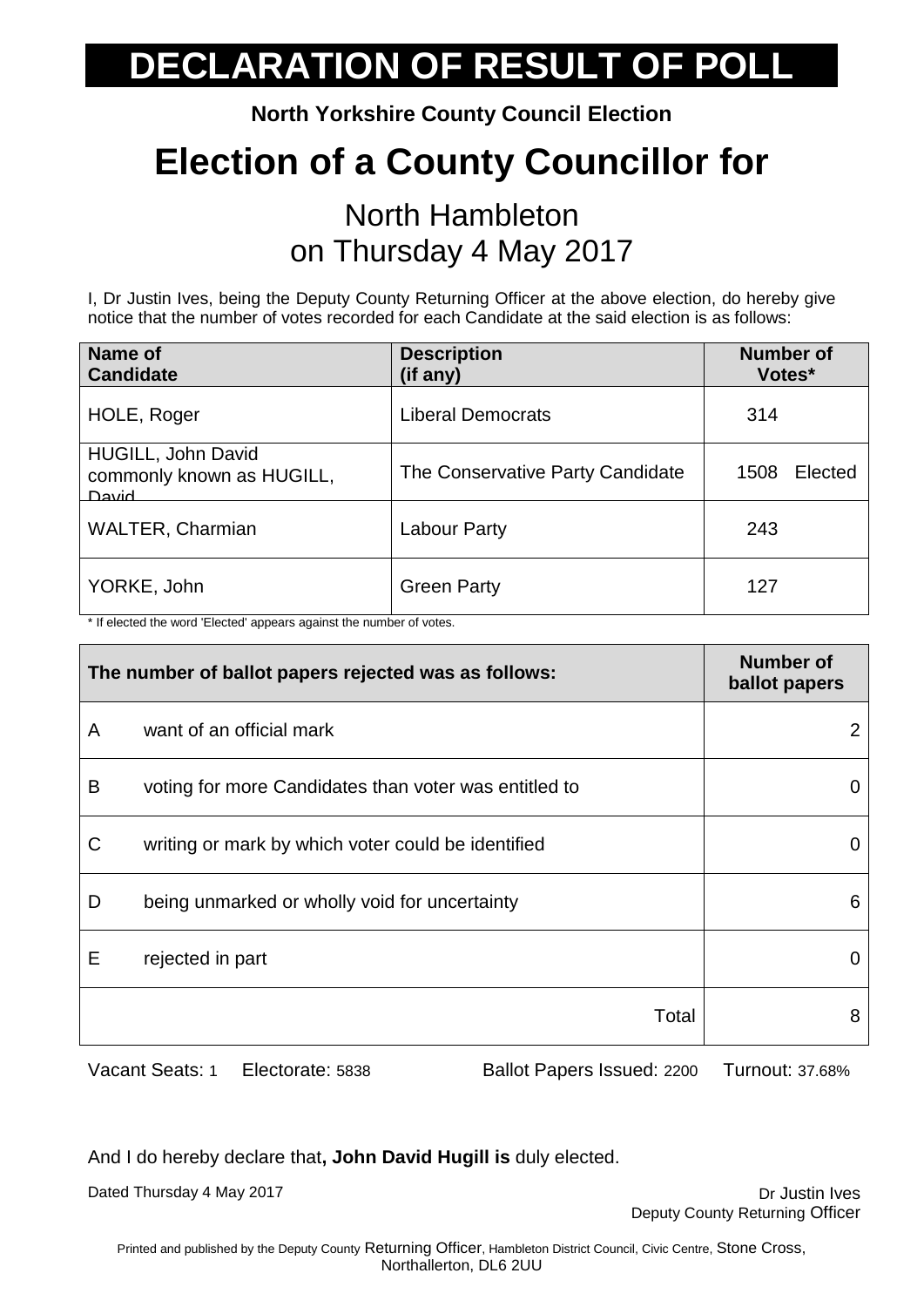**North Yorkshire County Council Election**

## **Election of a County Councillor for**

#### **Northallerton** on Thursday 4 May 2017

I, Dr Justin Ives, being the Deputy County Returning Officer at the above election, do hereby give notice that the number of votes recorded for each Candidate at the said election is as follows:

| Name of<br><b>Candidate</b>  | <b>Description</b><br>(if any)   | <b>Number of</b><br>Votes* |
|------------------------------|----------------------------------|----------------------------|
| DICKINSON, Caroline Anne     | The Conservative Party Candidate | Elected<br>1047            |
| LOWNDES, Margaret            | <b>Green Party</b>               | 110                        |
| <b>PALMER, Claire Louise</b> | UK Independence Party (UKIP)     | 259                        |
| RADICE, Hugo Keeling         | Labour Party                     | 286                        |

\* If elected the word 'Elected' appears against the number of votes.

| The number of ballot papers rejected was as follows: |                                                       | <b>Number of</b><br>ballot papers |
|------------------------------------------------------|-------------------------------------------------------|-----------------------------------|
| A                                                    | want of an official mark                              | 3                                 |
| B                                                    | voting for more Candidates than voter was entitled to | 0                                 |
| C                                                    | writing or mark by which voter could be identified    | $\Omega$                          |
| D                                                    | being unmarked or wholly void for uncertainty         | 2                                 |
| Е                                                    | rejected in part                                      | 0                                 |
|                                                      | Total                                                 | 5                                 |

Vacant Seats: 1 Electorate: 6246 Ballot Papers Issued: 1707 Turnout: 27.33%

And I do hereby declare that**, Caroline Anne Dickinson is** duly elected.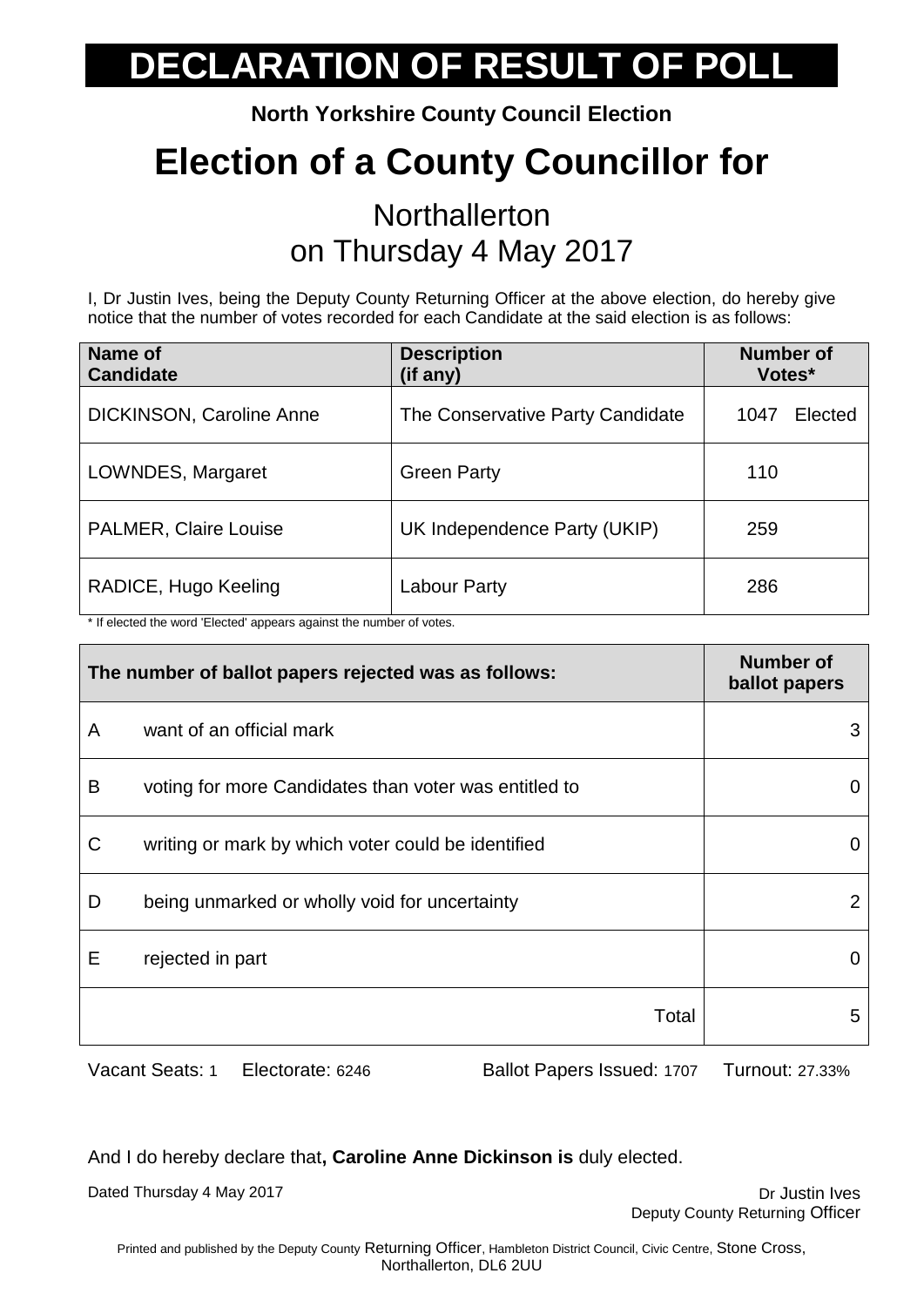**North Yorkshire County Council Election**

#### **Election of a County Councillor for** Romanby and Broomfield on Thursday 4 May 2017

I, Dr Justin Ives, being the Deputy County Returning Officer at the above election, do hereby give notice that the number of votes recorded for each Candidate at the said election is as follows:

| Name of<br><b>Candidate</b>                                                                      | <b>Description</b><br>(if any)   | <b>Number of</b><br>Votes* |
|--------------------------------------------------------------------------------------------------|----------------------------------|----------------------------|
| <b>BLADES, David Maurice</b>                                                                     | The Conservative Party Candidate | 1347<br>Elected            |
| <b>HAZELDINE, Brian Leslie</b>                                                                   | Labour Party                     | 400                        |
| PEARSON, Christopher John<br>commonly known as PEARSON,<br>Chris                                 | The Yorkshire Party              | 365                        |
| PLACE, Stephen Anthony                                                                           | UK Independence Party            | 217                        |
| <b>TRICKER, Patricia</b><br>the protected the word 'Elected' concern capinat the number of yotan | <b>Green Party</b>               | 145                        |

If elected the word 'Elected' appears against the number of votes.

| The number of ballot papers rejected was as follows: |                                                       | <b>Number of</b><br>ballot papers |
|------------------------------------------------------|-------------------------------------------------------|-----------------------------------|
| A                                                    | want of an official mark                              | $\Omega$                          |
| B                                                    | voting for more Candidates than voter was entitled to | 3                                 |
| C                                                    | writing or mark by which voter could be identified    | 0                                 |
| D                                                    | being unmarked or wholly void for uncertainty         | 2                                 |
| E                                                    | rejected in part                                      | 0                                 |
|                                                      | Total                                                 | 5                                 |
|                                                      |                                                       |                                   |

Vacant Seats: 1 Electorate: 6662 Ballot Papers Issued: 2479 Turnout: 37.21%

And I do hereby declare that**, David Maurice Blades is** duly elected.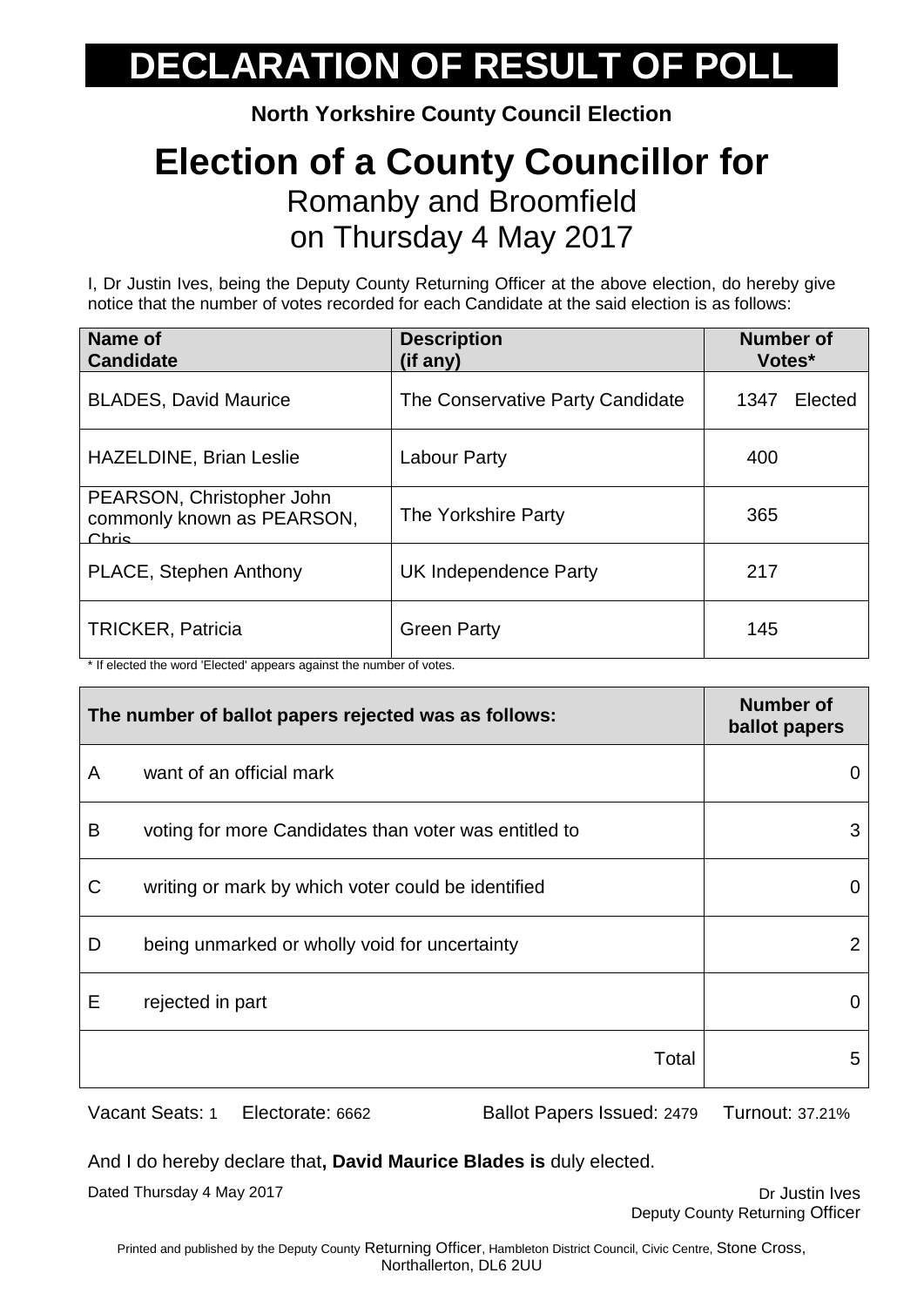**North Yorkshire County Council Election**

## **Election of a County Councillor for**

#### Sowerby on Thursday 4 May 2017

I, Dr Justin Ives, being the Deputy County Returning Officer at the above election, do hereby give notice that the number of votes recorded for each Candidate at the said election is as follows:

| Name of<br><b>Candidate</b>                               | <b>Description</b><br>(if any)   | <b>Number of</b><br>Votes* |
|-----------------------------------------------------------|----------------------------------|----------------------------|
| <b>BAKER, Robert Alan</b><br>commonly known as BAKER, Bob | The Conservative Party Candidate | Elected<br>1279            |
| <b>GAMMIE, Christopher James</b>                          | Liberal Democrats                | 941                        |

\* If elected the word 'Elected' appears against the number of votes.

| The number of ballot papers rejected was as follows: |                                                       | <b>Number of</b><br>ballot papers |
|------------------------------------------------------|-------------------------------------------------------|-----------------------------------|
| A                                                    | want of an official mark                              |                                   |
| B                                                    | voting for more Candidates than voter was entitled to |                                   |
| C                                                    | writing or mark by which voter could be identified    |                                   |
| D                                                    | being unmarked or wholly void for uncertainty         | 12                                |
| E                                                    | rejected in part                                      |                                   |
|                                                      | Total                                                 |                                   |

Vacant Seats: 1 Electorate: 6584 Ballot Papers Issued: 2237 Turnout: 33.98%

And I do hereby declare that**, Robert Alan Baker is** duly elected.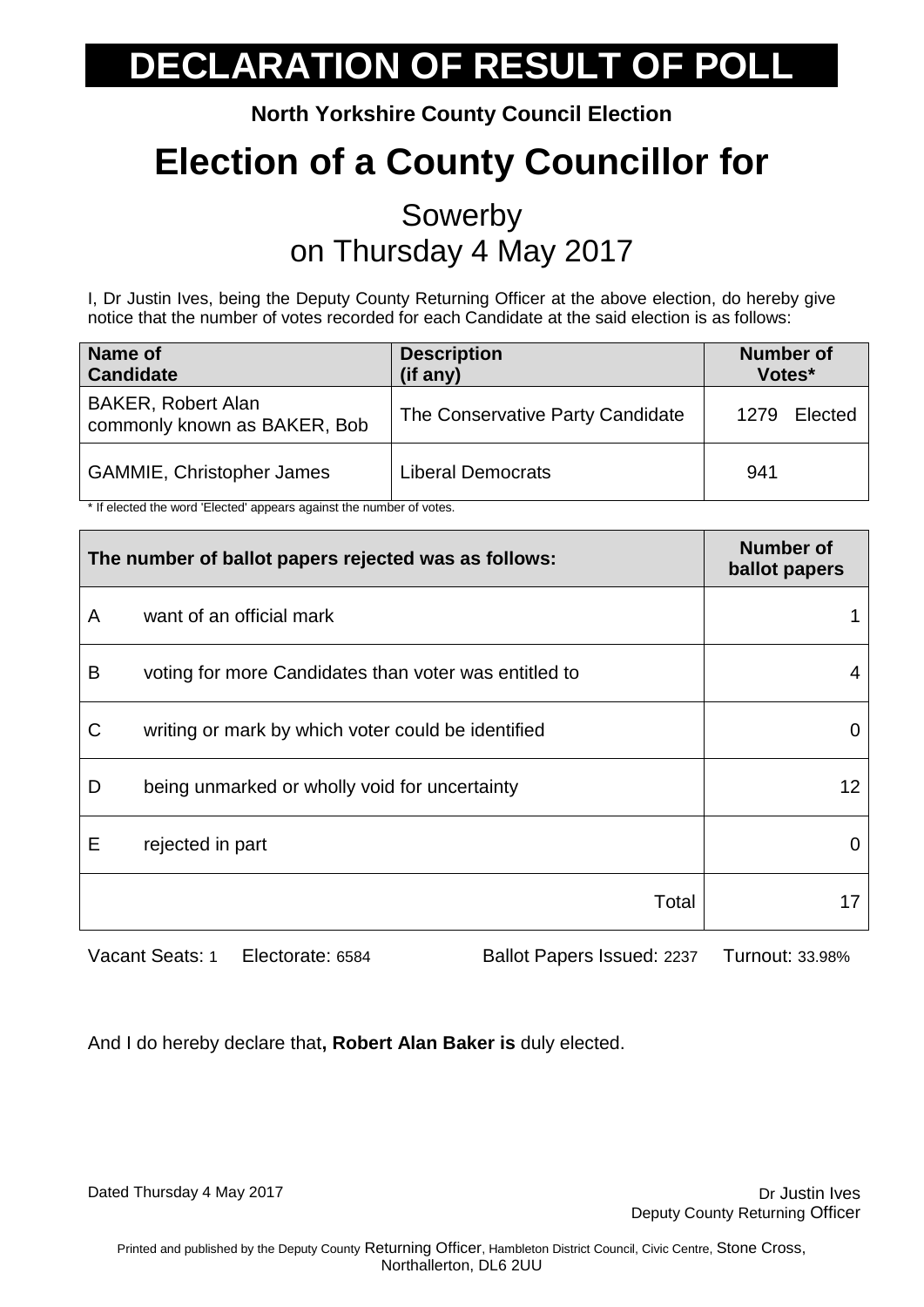**North Yorkshire County Council Election**

## **Election of a County Councillor for**

#### **Stokesley** on Thursday 4 May 2017

I, Dr Justin Ives, being the Deputy County Returning Officer at the above election, do hereby give notice that the number of votes recorded for each Candidate at the said election is as follows:

| Name of<br><b>Candidate</b>    | <b>Description</b><br>(if any)   | <b>Number of</b><br>Votes* |
|--------------------------------|----------------------------------|----------------------------|
| <b>GRIFFITHS, Bryn</b>         | Liberal Democrats                | Elected<br>1288            |
| <b>HUDSON, Richard William</b> | The Conservative Party Candidate | 1278                       |
| MACCOLL, Kathryn               | Labour Party                     | 240                        |

\* If elected the word 'Elected' appears against the number of votes.

| The number of ballot papers rejected was as follows: |                                                       | <b>Number of</b><br>ballot papers |
|------------------------------------------------------|-------------------------------------------------------|-----------------------------------|
| A                                                    | want of an official mark                              |                                   |
| B                                                    | voting for more Candidates than voter was entitled to |                                   |
| C                                                    | writing or mark by which voter could be identified    |                                   |
| D                                                    | being unmarked or wholly void for uncertainty         |                                   |
| Е                                                    | rejected in part                                      |                                   |
|                                                      | Total                                                 | 3                                 |

Vacant Seats: 1 Electorate: 5836 Ballot Papers Issued: 2809 Turnout: 48.13%

And I do hereby declare that**, Bryn Griffiths is** duly elected.